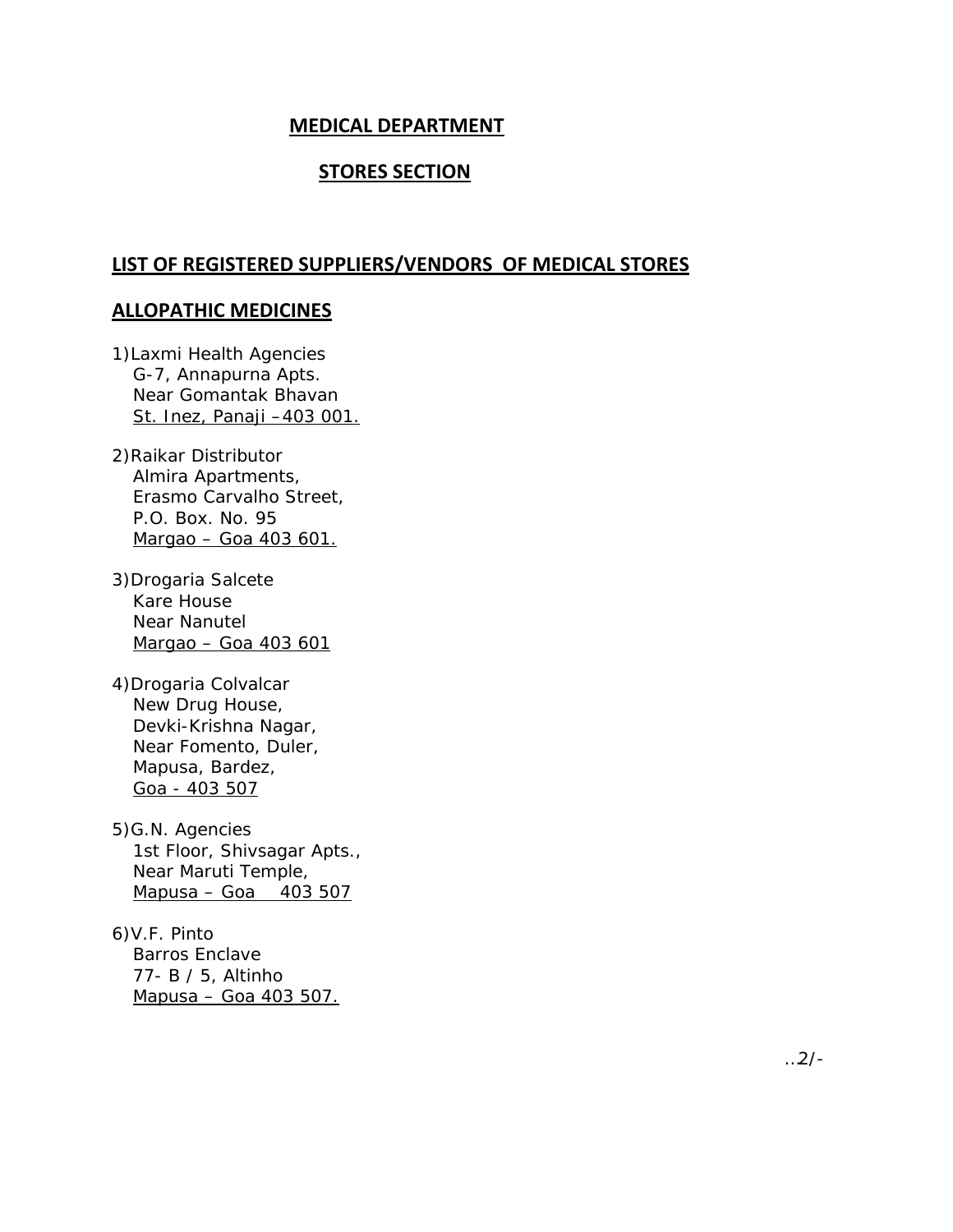7)Sambari Enterprises, 12B/20, Ashirwad Building, Opp Menaxi Hotel Off. Isidore E Baptisa Road, Margao – Goa. 403 601

8)Xcel Healthcare Flat No. G1, Ground Floor, H. No. 196A, D'cunha Web Bldg., Porvorim, Bardez, Goa - 403 521

9)United Biotech (P) Ltd., FC/B.1 (Extn.), Mohan Co-op. Industrial Estate, Mathura Road, New Delhi.

10)Glenmark Pharmaceuticals Ltd., Glenmark House, HDO – Corporate Building, Wing A. B. D. Sawant Marg, Chakala, Off. Western Express Highway, Andheri (E), Mumbai -400 099

11)Embiotic Laboratories (P) Limited 20-C, Kumbalgodu Indl.Area, 1st Phase Kumbalgodu, Mysore Road, Bangalore - 560 074

12)L.N.B. Enterprises B, Polican Apartments, Near Church Square, Panjim – Goa.

13)E.C Agencies, B1, 101, Datta Giri Apartments, Varde Valaulikar Road, Margao – Goa 403 601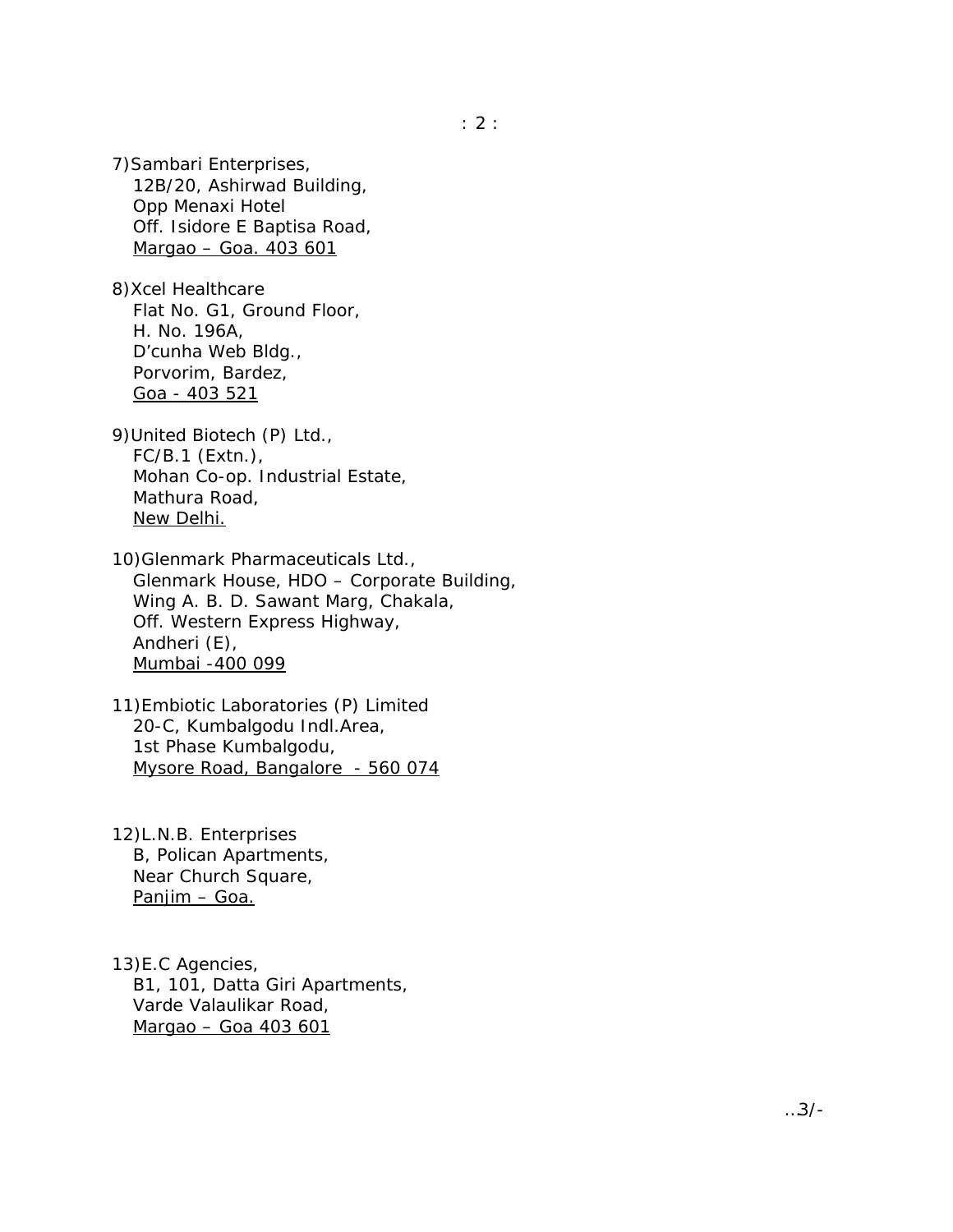- 14)Drogaria Menezes & Cia 3 / 4 Radha Enclave, Isodorio Baptisa Road P.B. No. 748 Margao – Goa.
- 15)Drogaria Ananta Laxmi Dutt, Behind Laxmi Temple, Off. Dada Vidhya Road, Panaji – Goa. 403 001
- 16) Cosme Matias Menezes Near Rickshaw Stand, Opp. Railway Station, Vasco-da-Gama.
- 17) L.N.B. Enterprises B, Polican Apartments, Near Church Square, Panjim – Goa.
- 18) Geno Pharmaceuticals Ltd Tivim Industrial Estate P.O. Karaswada Mapusa – Goa.

# **AYURVEDIC MEDICINES**

1) Sreelatha Enterprises. 1<sup>st</sup> Floor, Mabai Hotel Bldg. Above Goa Sahakar Bhandar, Margao – Goa 403 6

2) Sandu Brothers Pvt. Ltd. C/o. Sandu Pharmaceuticals Ltd. Plot no. 25, 26, 29 & 30, Pilerne IDC, Marra, Saligao, Bardez Goa - 403 511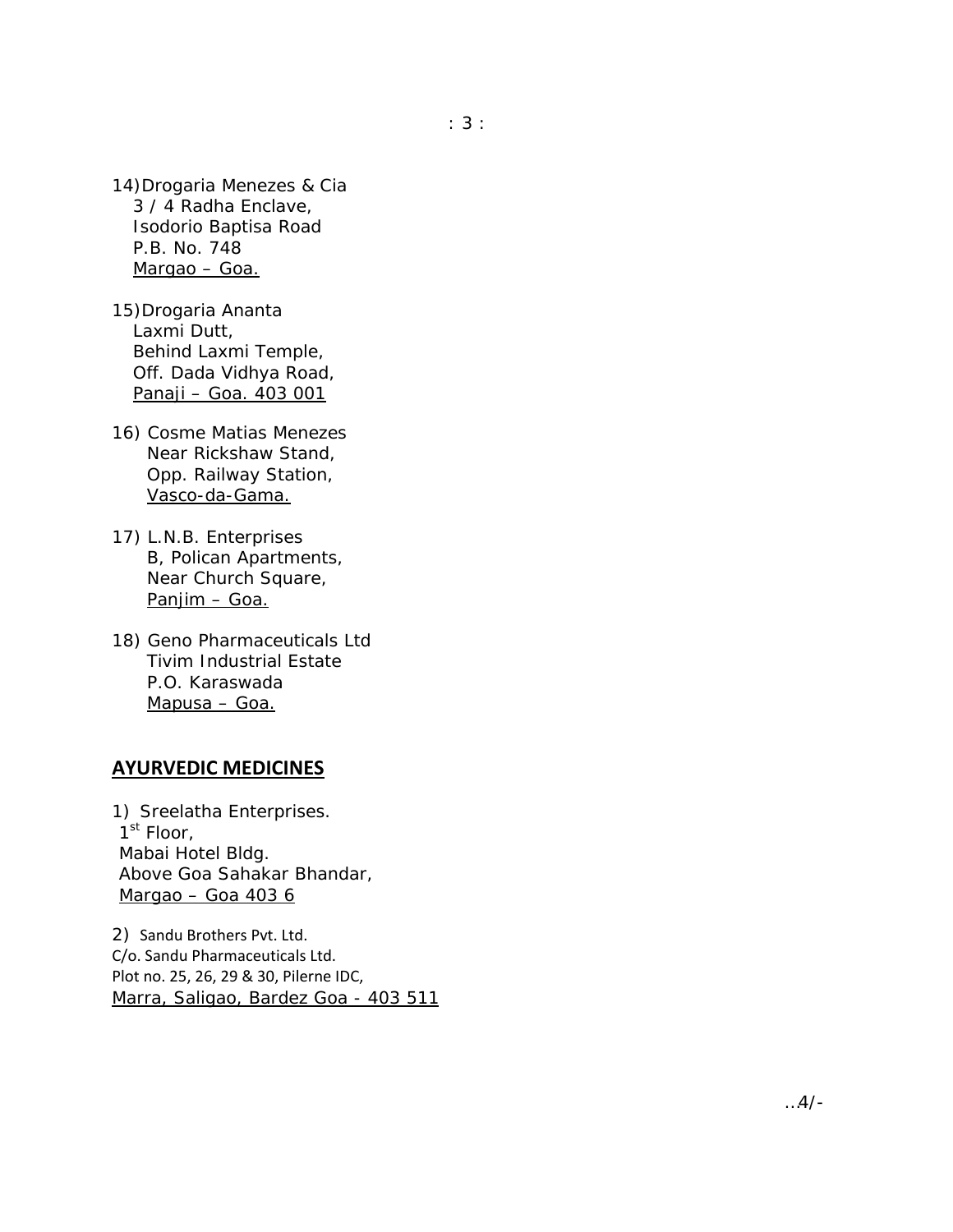3) Atharva Enterprises, Dealers in Ayurvedic Medicines, Georgmar Bldg. 1<sup>st</sup> Floor, New – Veg. Market, Vasco, Goa.

- 4) Jai Gurudev Distributors., H. No. 204, Near Vithal Mandir, Comba‐Margao‐403601.
- 5)Shashikant Distributors Ganesh Colony, Near Punola Gram Panchayat, Punola, Uccassaim Bardez Goa.
- 6)Chaitanya Enterprises Near Jaycee Nagar Curti Zari Ponda – Goa. 403 401
- 7)Ayurved Rasashala 25, Karve Road, Pune 411 004
- 8)Drogaria Ananta Laxmi Dutt, Behind Laxmi Temple, Off. Dada Vidhya Road, Panaji – Goa. 403 001.
- 9)Drogaria Colvalcar New Drug House, Devki-Krishna Nagar, Near Fomento, Duler, Mapusa, Bardez, Goa - 403 507
- 10)M/s. Vaibhavshali Ayurved Bhandar D-1, Deena Apts., Behind Kunde Petrol Pump, Margao Goa – 403 601.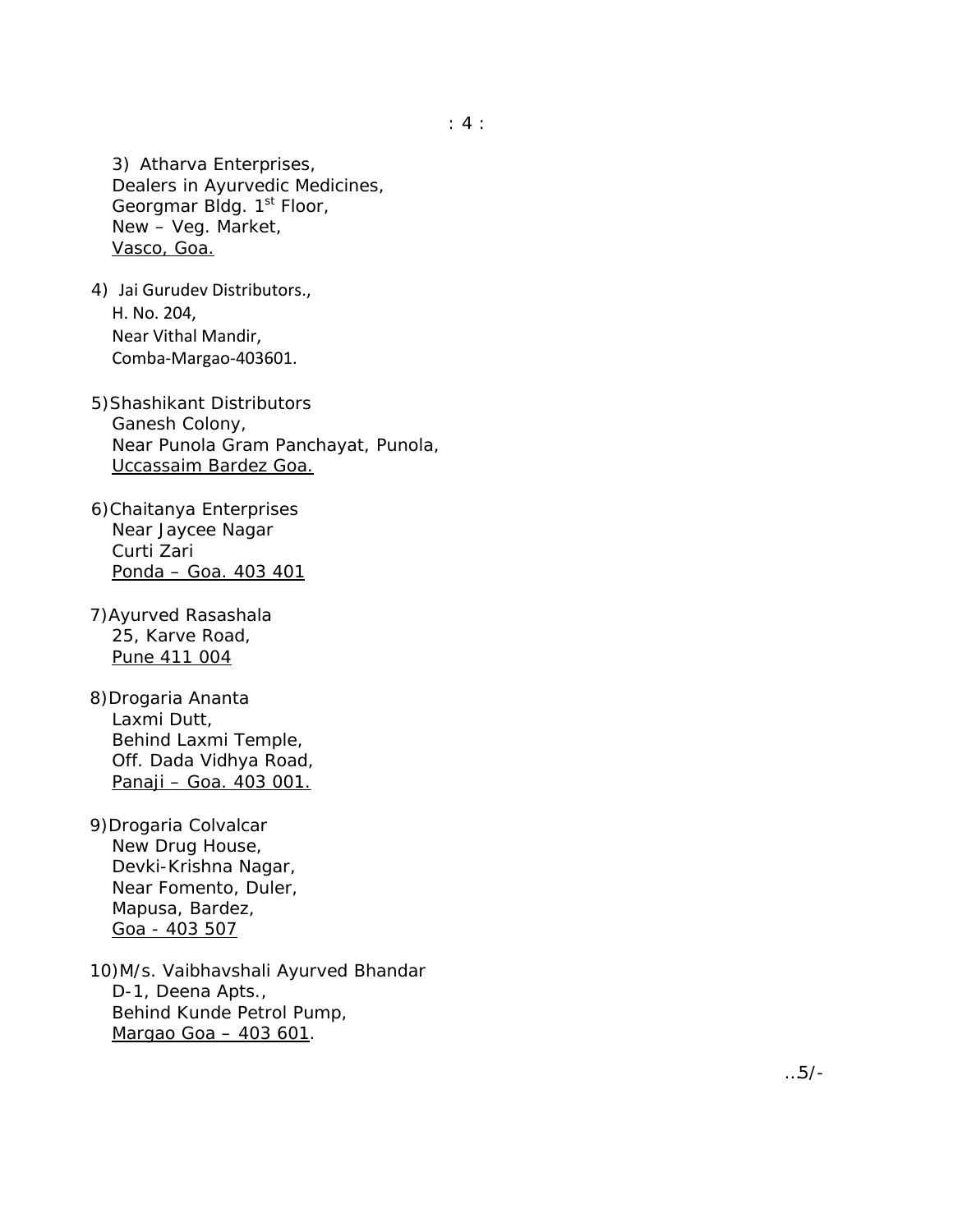11)R.P. Vaidya Cunha Rivara Road Panaji – Goa 403 001

12)Shri Dharmastala Manjunatheswara Ayurveda Pharmacy PO. Kuthpady – 574 118 Udupi District Karnataka

#### **HOMOEOPATHIC MEDICINES**

1. Santeri Homeo Stores, Shop no. 2, Framira Chambers Comba – Margao – Goa.

2.Union Chemists & Druggists Room No.107, 1<sup>st</sup> Floor of Union Pharmacy, Near Taxi Stand, Mapusa – Goa.

3.M/s. Hindu Pharmacy Opp. Municipal Garden Panaji ‐ Goa.

…6/‐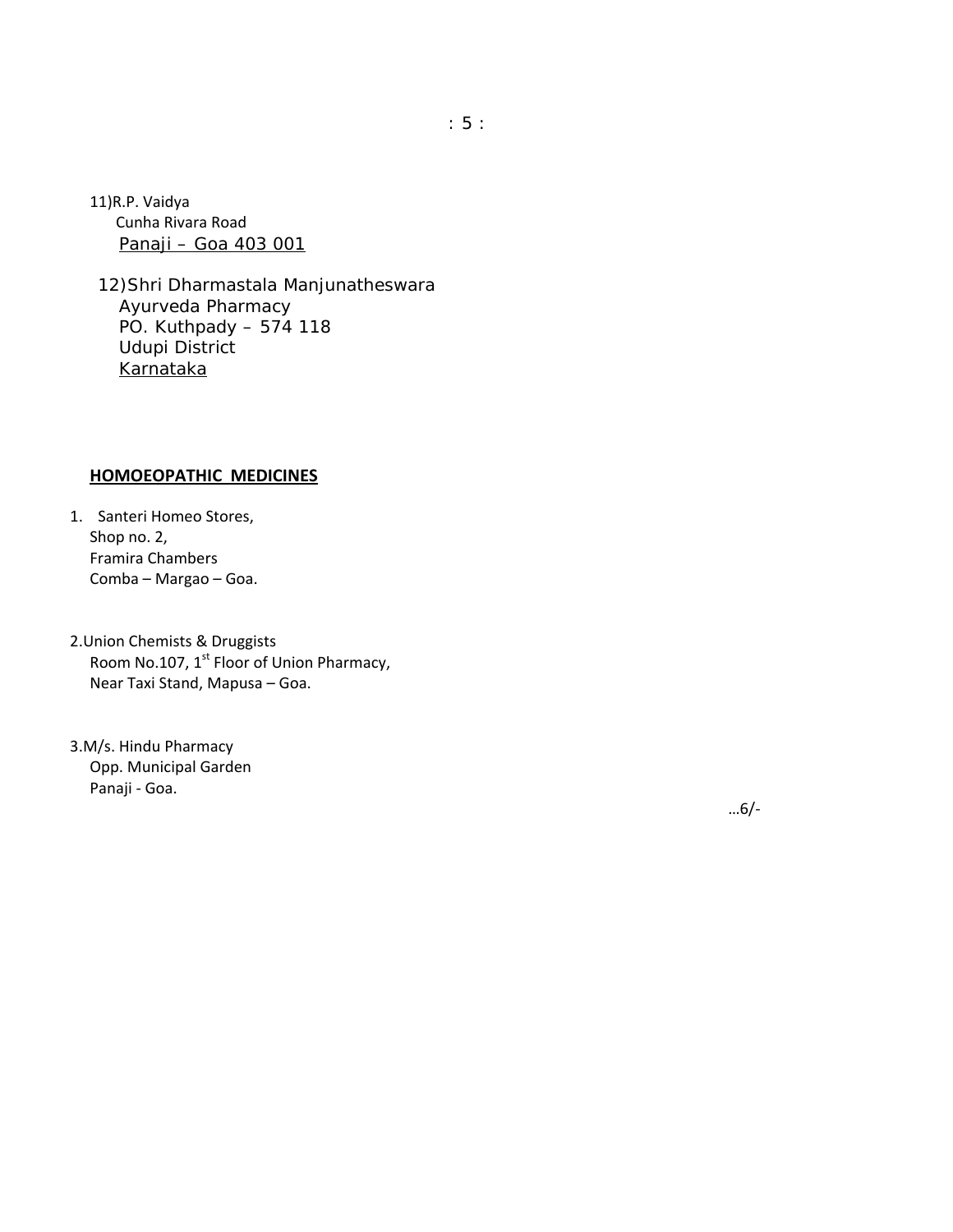### **LABORATORY ITEMS**

- 1) M/s. Bindesh Corporation No.27, 1st Main Road, Gandhinagar, Bangalore – 560 009
- 2) M/s. Horizon Distributors, G-12, Jyeshth Apartments Co-op., Housing Society Ltd., Madel, Margao Goa - 403 601
- 3) Tapascharya Enterprises Behind Babu Naik House, Aquem Alto, Margao – Goa.
- 4) Plus Surgical and Diagnostic, 214, 2<sup>nd</sup> Floor, 'B' Blade, Shinde Complex, Neeligr Road, Hubli - 580029.
- 5) Laxmi Health Agencies G-7, Annapurna Apts. Near Gomantak Bhavan St. Inez, Panaji –403 001.
- 6) M/s. S.K Agencies Shop No. XG 10 & 11, Cosme Costa's "Sunset Boulevard" Alto Duler, Mapusa, Goa - 403 507
- 7) Ark Diagnostics, 292/1, Prabhu Sandesh, Sher-E- Punjab Society, Andheri (East), Mumbai-400 093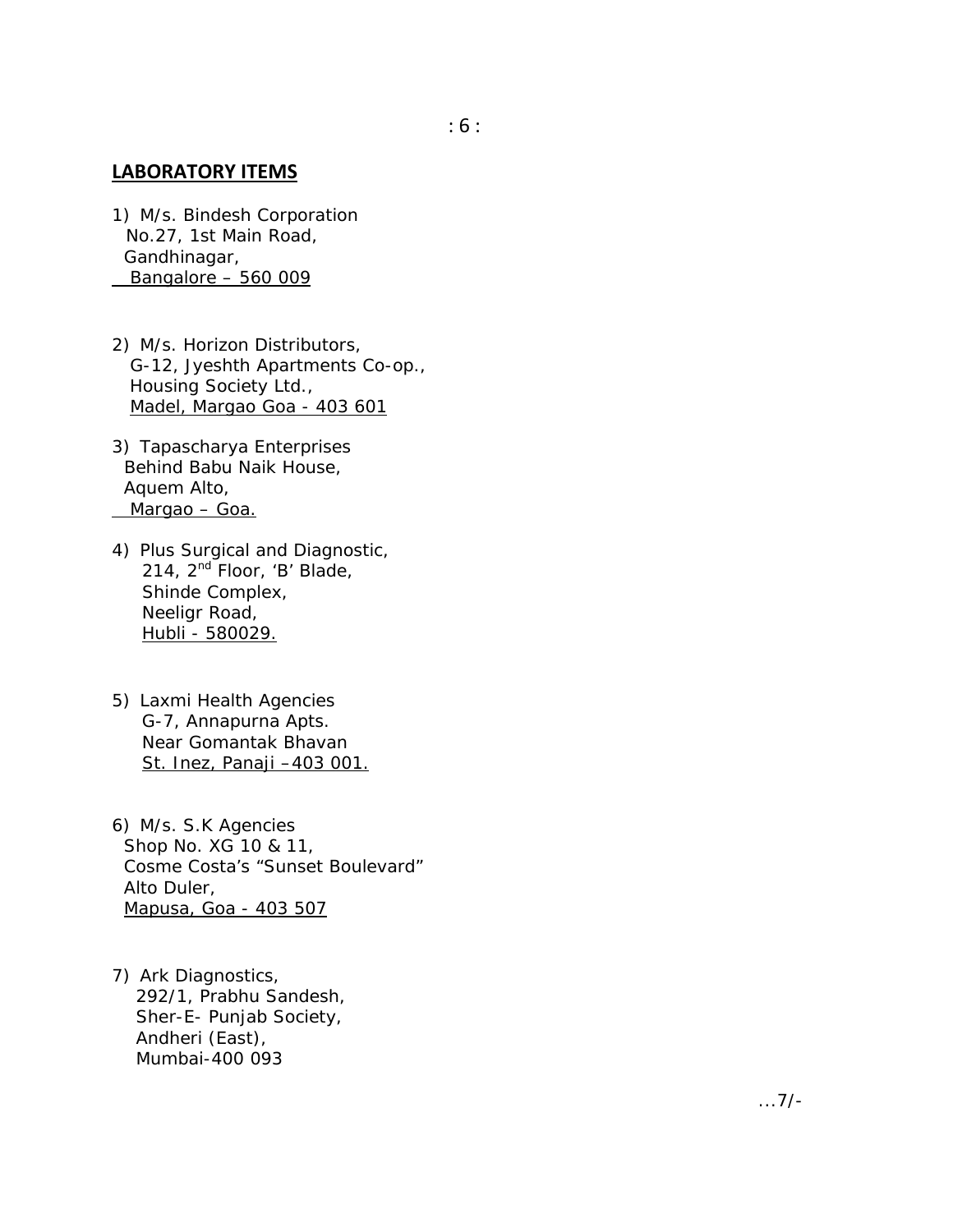- 8) Solshe Enterprises 3-4-5, Furtado Plaza Calvaddo, Varca Salcette, Goa 403 721
- 9) Sharada Sc. House, Bhavani Apartments, Dattawadi Road, Mapusa – Goa.
- 10)Goa Pharma, Dias Bldg, Ormuz Road, Panaji – Goa. 403 001
- 11) M/s. Barros Enterprises 1-8, Block-I, Satt-Adhar Arcade, Near Peddem Sports Complex, Peddem, Mapusa Goa - 403 507
- 12)DPA Marketing Company Shop no. AG-13, Campal Trade Centre, Near Military Hospital, Panaji – 403 001.
- 13)M/s. Marvcare S-131 Phase III-B Verna Industrial Estate Verna, Salcette Goa 403 722.
- 14)Ramnath Enterprises B2 / F4, Nandanban Co-Op Housing Society Post Caranzalem St – Inez, Panaji Goa – 403 001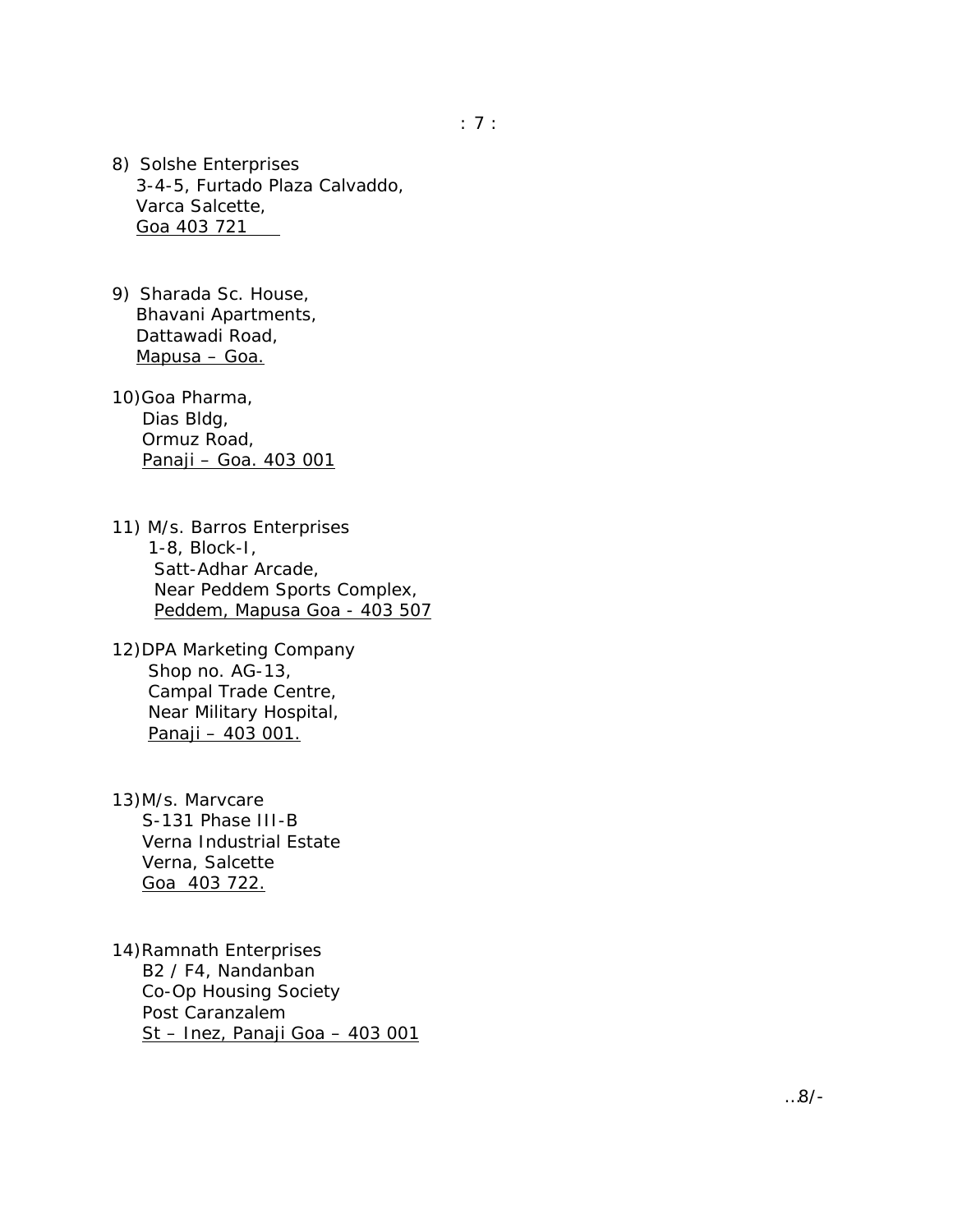15)Shri Laxmi Agency, F-11, Bldg. A 1, Jairam Complex, Neugi Nagar, Panaji, Goa - 403001.

16)Hi-Tech Medical Systems, G2/A4, Caculo Enclave, Opp. Fire Force, St. Inez, Panaji Goa - 403 001.

# **SURGICAL / RADIOLOGICAL ITEMS**

1.G.L. Distributor, F‐13, Sapna Chamber  $1<sup>st</sup>$  Floor, Behind Grace Nursing Home, Margao – Goa, 403 601.

- 2.Tapascharya Enterprises Behind Babu Naik House, Aquem Alto, Margao – Goa.
- 3.Sharada Sc. House, Bhavani Apartments, Dattawadi Road, Mapusa – Goa.
- 4.Chaitanya Enterprises Near Jaycee Nagar Curti Zari Ponda – Goa. 403 401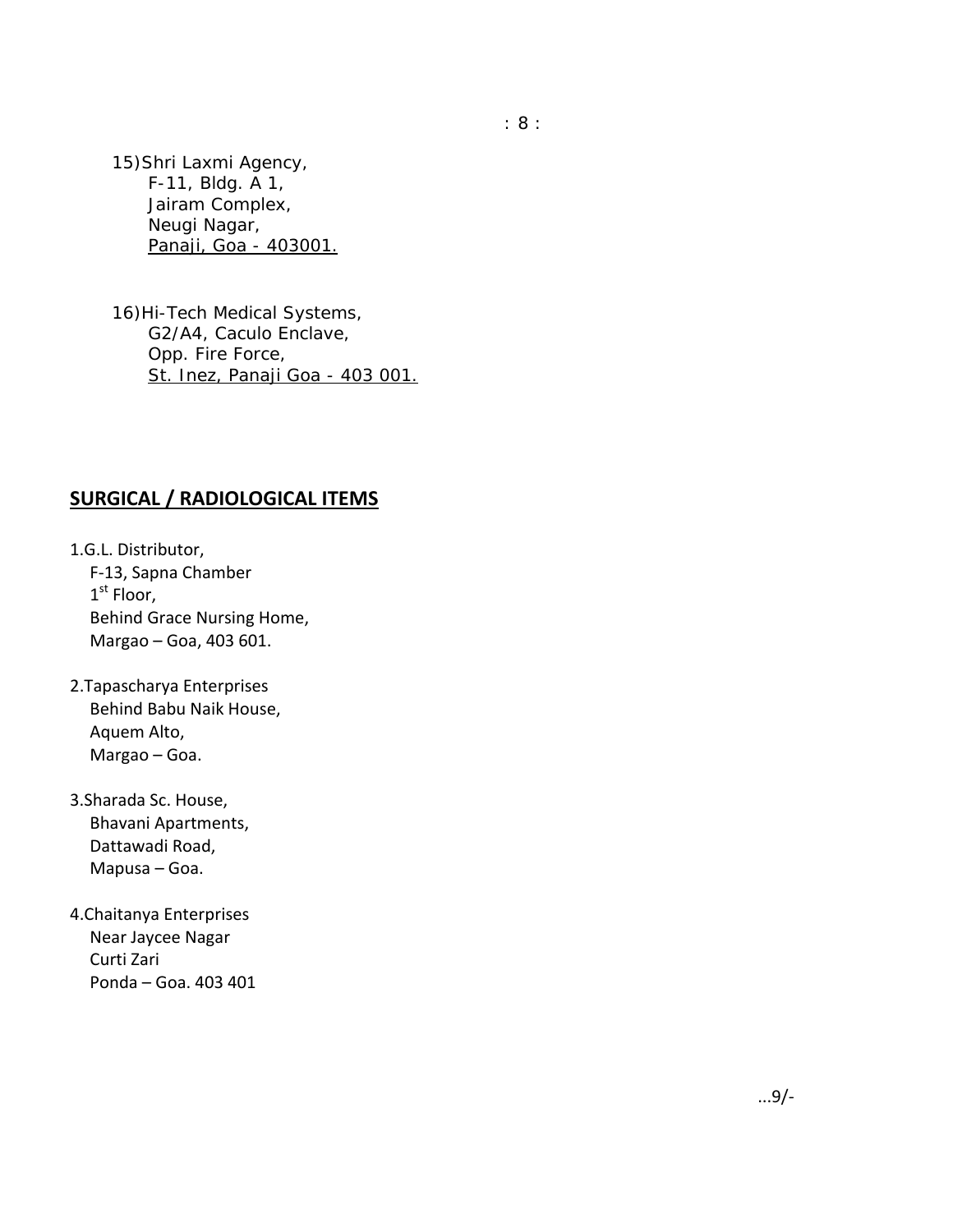5.Casa Commercial Goa, Julieta Bldg, Swatantra Path, P.O Box No. 16 Vasco – Goa. 403 802

6.S.K.Agenceis 1107,Madhala Wada Shop No 1, Morjim Pernem‐ 403512 Goa – India

7.Laxmi Health Agencies Near Dr. Bhatkuly's Clinic St. Inez, Panaji – Goa. 403 001.

8.Kamat Enterprises Pelican Apartments Near Church Square, Altinho Road, Panaji – Goa. 403 001

9.PAP Surgical & Medicals, T ‐10 'Sapana Chambers' Behind Grace Nursing Home, Margao –Goa 430 601

10.Tee & Cee Entp., Shop no. G ‐15,Kunde Complex Near TVS Showroom, Borda, P.O. Fatorda, Goa. 403 602.

11.DPA Marketing Company Shop no. AG ‐13, Campal Trade Centre, Near Military Hospital, Panaji – 403 001.

...10/‐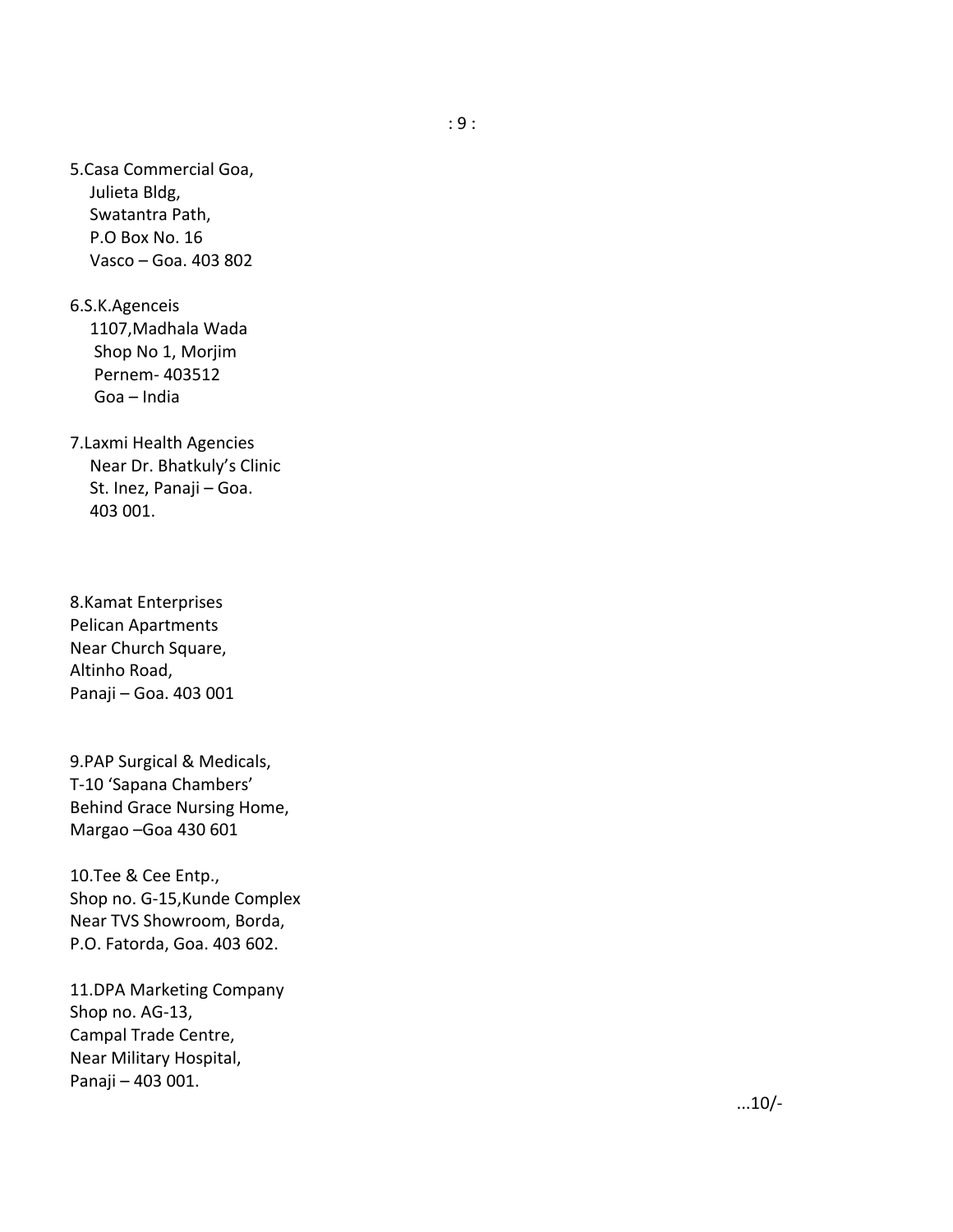12.Xcel Healthcare, G – 3,Martin Complex, Pundalik Nagar,Alto ‐Porvorim, Bardex – GOA.403521

13.Drog.Raicar, Jose Inacio Loyola road, P.O.Box ‐185, Margao ‐Goa, 403601.

14.Marvcare H.No. 26,Gurudwara Road, Near Bar Jovita, Mangor, Vasco da gama 403 802

15.Hi ‐Tech Medical Systems, G2/A4, Caculo Enclave, Opp. Fire Force, St. Inez, Panaji – Goa. 403 001.

16.Radio Service Centre, G‐7, Srinivas Chambersm SBI Cross Road, P.O. Box No. 7, Mapusa – Goa. 403 507.

17.ShivPrasad Entp. Opp. Delmon Hotel Near Municipal Market Panjim – Goa.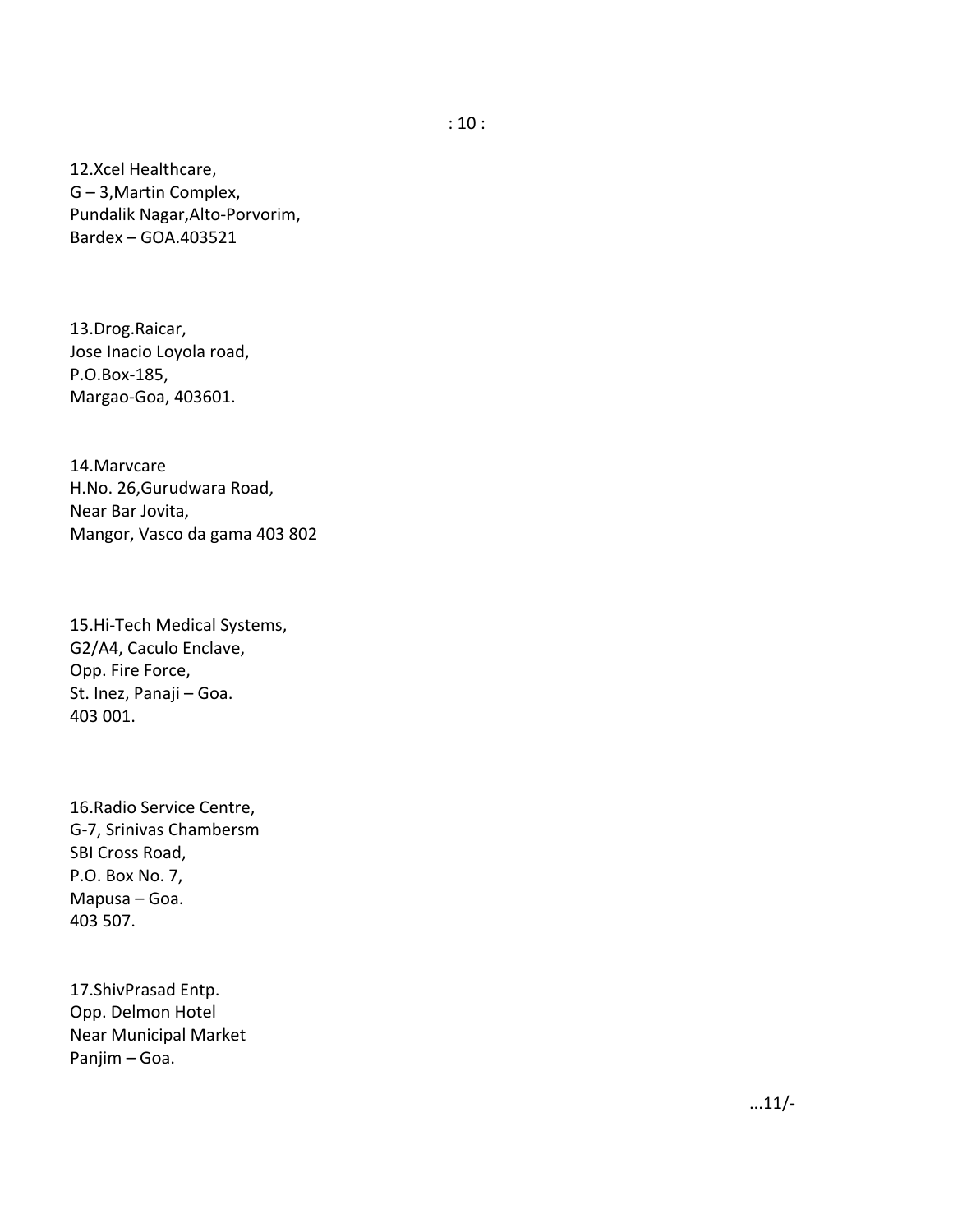18.M/s.Shantadurga Medical Agencies, Shop No.6, Fondekar Building, Near New Era High School, Margao – 403 601

19.Seema Industries Madiwag P.O. Kadwad – 581 339, Tal. Karwar.

20.Sutures India Ltd., 3<sup>rd</sup> Phase, 118, Peena Industrial Area, Bangalore 560 058.

21.V.V. Shetye Shop No. 1 Dourado Bldg, Vasco‐da‐Gama Goa.

22.Plastic Surge Industrial Pvt. Ltd. Siddarth Bhavan, S.V. Patel Marg, Post Box no. 095, Amravati 444 601 Ph : 0721 –674130, 674267, 676001 Fax : 91‐721‐670403.

23.Raju Sales Corporation No. 18, 1<sup>st</sup> Floor Garden View Apartments (Phase II) Margao – Goa. Pest Control India ltd

...12/‐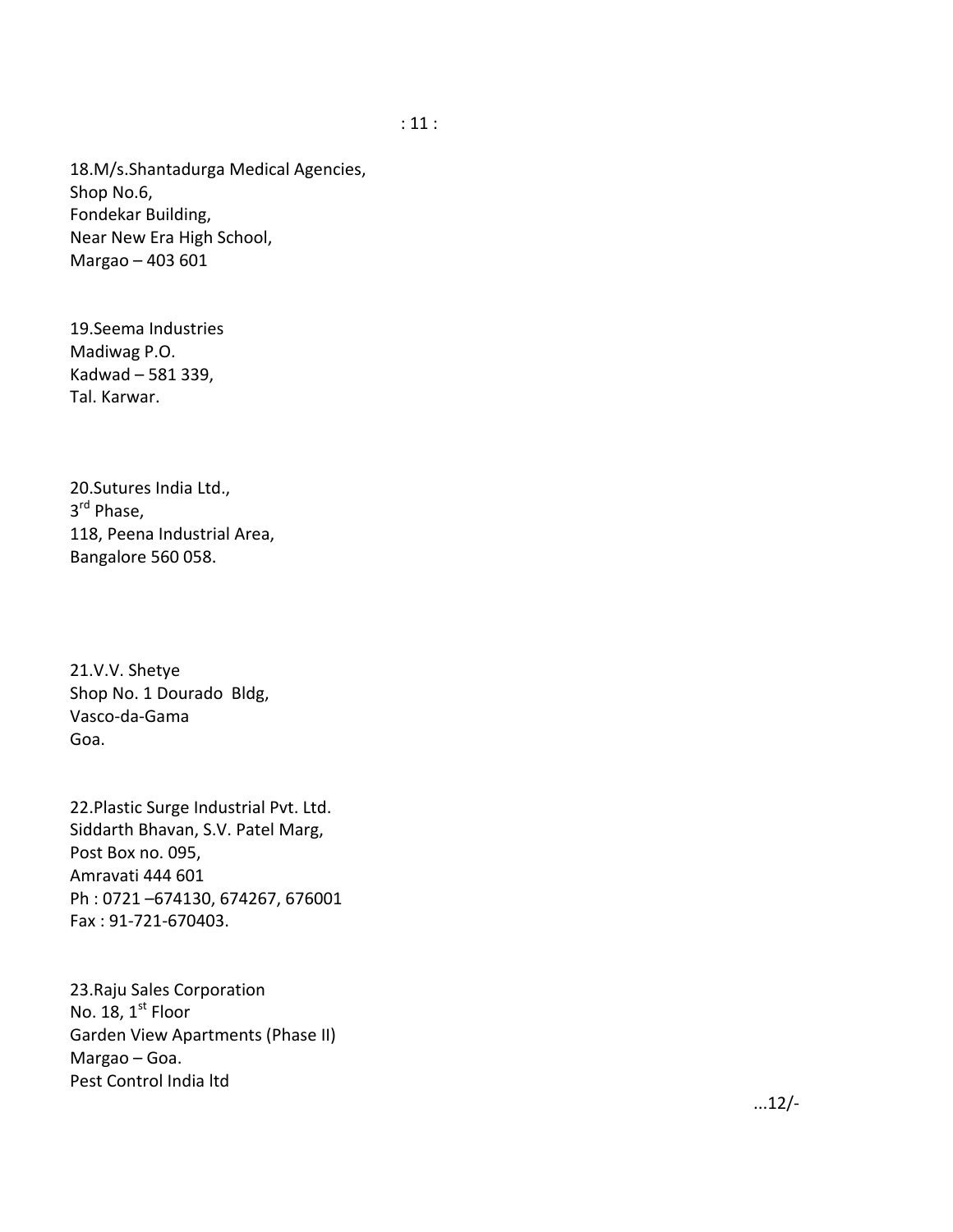24.Seema Industries Madiwag P.O. Kadwad – 581 339, Tal. Karwar.

25.Specific Laboratories Pvt. Ltd., 1‐20 – 248, Umjay Complex, Rasoolpura, Secunderabad – 500 003.

26.Sutures India Ltd., 3<sup>rd</sup> Phase. 118, Peena Industrial Area, Bangalore 560 058.

27.DUCKBACK Central Excise Range & Division Office Range – I Division Kharda – II 4 Brabourne Road Kolkata 700 001

28.Plastic Surge Industrial Pvt. Ltd. Siddarth Bhavan, S.V. Patel Marg, Post Box no. 095, Amravati 444 601 Ph : 0721 –674130, 674267, 676001 Fax : 91 ‐721 ‐670403.

29.Contech Devices Pvt. Ltd., A‐46/47, Sector 57, Noida ‐ 201 301,India.

30.Pee Bee India, Mahavir Apts,B ‐12, Pantnagar, Ghatkopar (E), Mumbai – 400075, India.